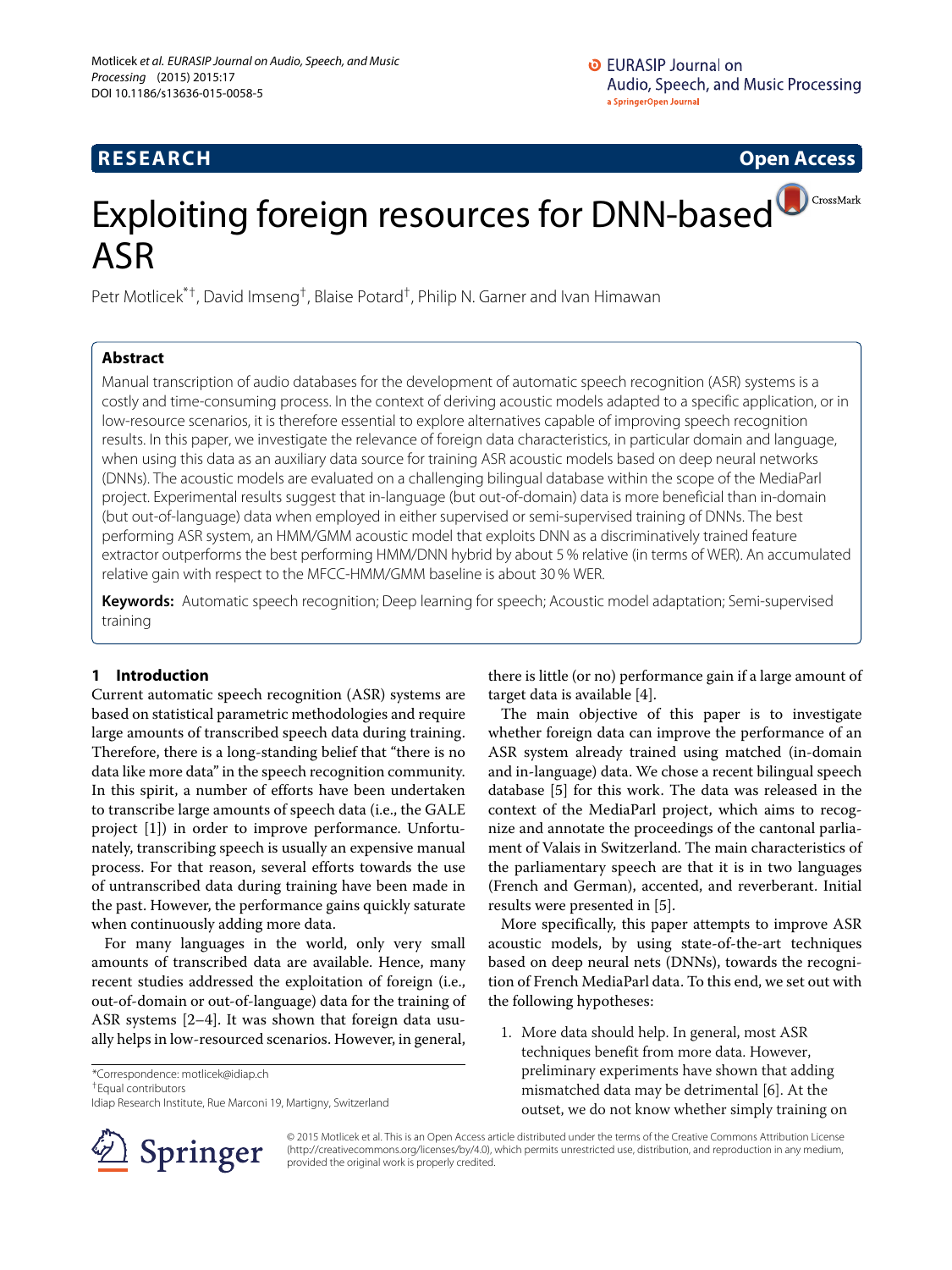more foreign (out-of-domain or language) data, or adapting to the in-domain data, is the better approach.

- 2. Out-of-language (but in-domain) data should help. Recent literature suggests that DNN approaches can benefit from out-of-language data. In contrast to other studies such as [\[7\]](#page-8-5), this is pertinent in MediaParl in that the out-of-language German data is acoustically matched to the target French data.
- 3. Robustness to the characteristics of the channel should help. The MediaParl data is known to be quite reverberant; it follows that benefits should be gained from the utilization of techniques that are robust to reverberation.

We test these hypotheses in the general framework of deep learning methods through a hidden Markov model (HMM)/DNN architecture where the emission probabilities of the HMM states are estimated with DNNs. Nevertheless, HMM/GMM architectures that exploit an underlying shallow or flat generative model of contextdependent GMMs and HMMs [\[8,](#page-8-6) [9\]](#page-8-7) are still popular and offer many highly effective techniques, developed over the last two decades, that can largely improve ASR performance. These techniques include discriminative training, unsupervised speaker adaptation, or noise robustness and are not directly applicable to DNN-based hybrid systems. To combine recent advances in acoustic modeling, namely DNNs, with state-of-the-art adaptation techniques, we employ the bottleneck approaches [\[10,](#page-8-8) [11\]](#page-8-9), where the DNN acts as a feature extractor. Our extensive set of experiments compare DNN-based hybrid and bottleneck systems and test the previously mentioned hypotheses.

The remainder of the paper is organized as follows: Section [2](#page-1-0) describes an application scenario. It gives more details about the environment, application, and used datasets. Section [3](#page-2-0) briefly reviews previous works in applying neural networks for acoustic modeling and the conventional training procedures. Experimental setup, description of baseline systems, and evaluation procedures of individual hypotheses mentioned above are presented in Section [4,](#page-3-0) while Section [5](#page-5-0) presents experimental results. Section [6](#page-6-0) brings overall insight on achieved results, and Section [7](#page-7-0) concludes the work.

## <span id="page-1-0"></span>**2 Application scenario**

#### **2.1 Overview**

Recently in the context of the MediaParl project, a bilingual spoken language database was introduced [\[5\]](#page-8-3) to help to recognize and annotate the proceedings of the cantonal parliament of Valais in Switzerland. The main characteristics of the parliamentary speech are that it is reverberant and in two languages – French ("standard" French) and German (accented "standard" German).

From a speech processing point of view, this database is interesting in that it provides reverberant, multilingual, accented, and non-native speech. This study focuses on the French part of the database and evaluates state-of-theart ASR techniques together with techniques that address some of the particularities of the database. The aim is to advance the baseline results already presented to stateof-the-art results. We draw on recent advances in ASR, notably in neural networks and the multilingual acoustic modeling (i.e., by leveraging data from different domains) that they enable. The databases used for this study are presented in the next section.

## <span id="page-1-2"></span>**2.2 Databases**

Three databases, summarized in Table [1,](#page-1-1) were used during this study: MediaParl containing both, matched data (French part) and out-of-language data (German part) recorded under the same acoustic conditions, and the out-of-domain databases ESTER [\[12\]](#page-8-10) and BREF [\[13\]](#page-8-11).

#### *2.2.1 MediaParl*

MediaParl provides 19 h of French data (MP-FR) as well as 18 h of German data (MP-GE). ASR evaluations will be performed using the French MediaParl test set (1.5 h). Since we evaluate our ASR system on French data, the German data is considered as out-of-language data, but contains speech of the same domain. Some of the speakers switch between the two languages. Therefore, the database may to a certain extent be used to study code-switched ASR. However, in contrast to for example [\[14\]](#page-8-12), the code switches always occur on sentence boundaries.

The parliament debates always take place in the same closed room. Each speaker intervention can last from about 10 s up to 15 min. Speakers are sitting or standing when talking, and their voice is recorded through a single distant microphone.

The recordings took place in 2006 and 2009. The audio recordings of the year 2006 were compressed as "mp3", more specifically MPEG ADTS, layer III, v1, 128 kbps, 44.1 kHz, monaural with 16 bits per sample. The video recordings of the year 2009 were formatted as "avi" with uncompressed PCM (stereo, 48 kHz, 16 bits per sample) audio data. The recordings from 2009 that were processed

**Table 1** Statistics of the datasets used for training: number of words in the dictionary and amount of speakers and data

<span id="page-1-1"></span>

| Dataset        | Dict. | No. of speakers | Data (h) |
|----------------|-------|-----------------|----------|
| MP-FR (French) | 11 k  | 106             | 19       |
| MP-GE (German) | 16k   | 75              | 18       |
| ESTER (French) | 203k  | 669             | 57       |
| BREF (French)  | 13k   | 218             | 114      |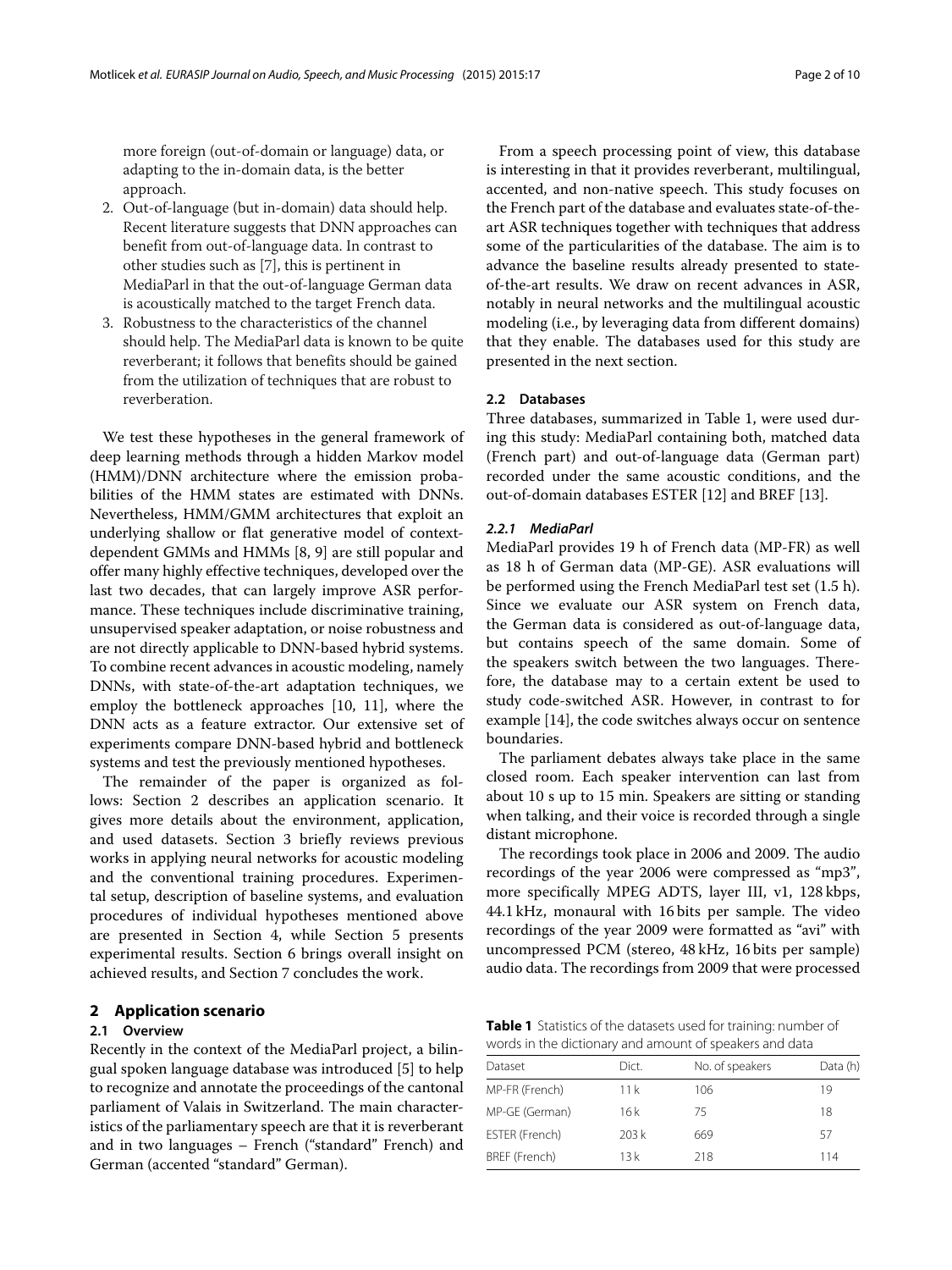at Idiap Research Institute are also available as video streams online [\(http://www.vs.ch/Navig/parlement.asp\)](http://www.vs.ch/Navig/parlement.asp).

## *2.2.2 ESTER*

ESTER is a database of standard French radio broadcast news [\[12\]](#page-8-10), manually transcribed and annotated. It comprises a large number of speakers in various recording conditions. In this study, we retained a subset (57 h) of ESTER consisting of native speakers, in low noise conditions. The audio was provided as 16 bit, mono 16 kHz compressed in a lossless format (flac).

## *2.2.3 BREF*

BREF is a large vocabulary, read-speech corpus of standard French. The audio is sampled at 16 kHz. The texts read were selected from 5 million words of the French newspaper "Le monde". The speakers read 11,000 distinct texts, chosen to maximize the number of distinct triphones. In total, it contains more than 114 hours of audio data. All the audio data was converted to 16 bit, mono 16 kHz RIFF prior to any processing.

Although there are some minor differences between standard French and Swiss French, we will consider them to be the same language. BREF and ESTER can both be considered as in-language data. From a domain point of view, the radio broadcasts from ESTER seem to be closer to our target MP-FR than the read speech of BREF.

#### <span id="page-2-0"></span>**3 Relation to previous work**

The field of acoustic modeling for ASR has seen a lot of research on the usage of neural networks that are able to estimate phone posterior distributions. First, research works from the 1990s reveal that neural nets (NNs) can be used to directly estimate HMM observation probabilities (i.e., denoted as the *hybrid* approach [\[15,](#page-8-13) [16\]](#page-8-14)). Later, NNs were also applied in ASR front ends for extracting discriminatively trained speech features (denoted as *tandem* [\[17\]](#page-8-15) or *bottleneck* (BN) [\[10\]](#page-8-8) approaches). In that case, the speech features were either the estimated phone posterior probabilities (usually decorrelated and with a reduced dimensionality (tandem)) or the activations of a narrow hidden layer (bottleneck). Tandem and bottleneck NN front ends are employed with conventional HMM/GMMs and can therefore benefit from many techniques that have been developed for the Gaussian mixture framework.

Although hybrid systems achieved good experimental results on a few large vocabulary tasks already more than two decades ago [\[18\]](#page-8-16), they hardly outperformed HMM/GMMs. HMM/GMM systems performed better, due to the availability of speaker adaptation techniques (MAP [\[19\]](#page-8-17) or MLLR [\[20\]](#page-8-18)), HMM phone clustering [\[21\]](#page-8-19), sequence-level discriminative training techniques (MMI or MPE [\[22\]](#page-8-20)), or high-dimensional feature space transforms such as fMPE [\[23\]](#page-8-21). These techniques exploit particularities of the GMM framework and their training can easily be parallelized in a computer cluster setting, which historically gave such systems a significant advantage in scalability. Therefore, HMM/GMM-based ASR systems dominated over the last decades. Since that time, the processing capabilities of modern GPUs and the advent of more effective training algorithms for NNs revived their usage in ASR. Novel deep NN architectures (with many hidden layers) appeared, denoted as DNNs. However, the traditional error back-propagation algorithms may lead to a poor local minimum when the NN is trained from a set of randomly initialized parameters, and this effect gets more pronounced if the underlying NN structure is deep. Therefore, several forms of DNN pre-training algorithms were proposed for a better initialization of the parameters [\[24\]](#page-8-22), for example by growing the neural network layer by layer without using the label information: treating each pair of layers in the network as a restricted Boltzmann machine (RBM), and each layer of the neural network can be trained using an objective criterion called contrastive divergence [\[25\]](#page-8-23).

Early HMM/DNN architectures exploited five-layer DNN and monophone states as the modeling unit [\[26\]](#page-8-24). Later, the monophone phonetic representation of the DNN outputs were extended to context-dependent representations [\[27\]](#page-8-25). Such systems outperform HMM/GMMs on LVCSR tasks [\[28\]](#page-8-26). Current experimental results indicate that the decoding time of a five-layer HMM/DNN is almost the same as the one of a state-of-the-art HMM/GMM system.

Nevertheless, HMM/GMM systems still offer many efficient and relatively simple techniques, that can largely improve the recognition accuracies (e.g., speaker adaptation), which are not always directly transferable to HMM/DNN systems. In addition, these techniques can be combined with advantages of the DNN structures exploited in front ends (tandem, BN-ASR) to boost the performance of HMM/GMMs.

In context of multilingual NN training, and in line with our second hypothesis, several techniques were recently proposed. In [\[29,](#page-8-27) [30\]](#page-8-28), features extracted from NN (trained in cross-lingual and multilingual manner) were applied in low-resource HMM/GMM acoustic modeling. Further, in [\[4\]](#page-8-2), subspace GMM model was combined with crosslingual BN features. The simultaneous NN training on many languages to extract multilingual BN features was proposed in [\[31\]](#page-8-29). Also, in the case of HMM/DNN hybrid, it has been shown that NN training of hidden layers on multiple languages can boost a cross-lingual transfer [\[32,](#page-8-30) [33\]](#page-8-31), while the output layers are made language dependent. Besides multilingual adaptability properties of NN, a variety of extending algorithms were recently developed, such as (un)supervised speaker adaptation (e.g., [\[34,](#page-8-32) [35\]](#page-8-33), or sequence discriminative training [\[36\]](#page-8-34), although not yet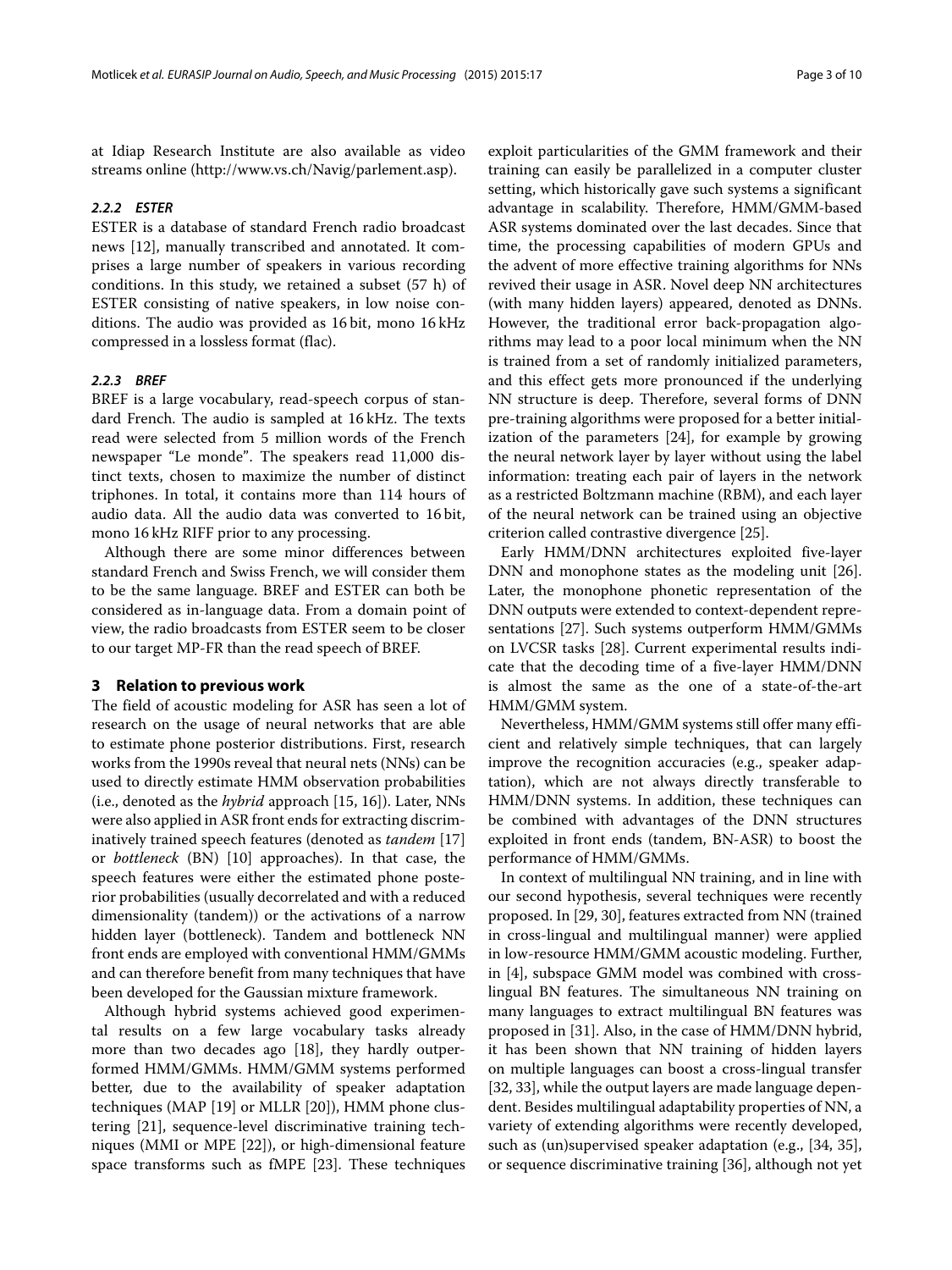fully explored, especially in the combination with other types of NN training.

### <span id="page-3-0"></span>**4 Experimental setup**

We follow the state-of-the-art setup for training DNNs. To be able to easily reference a specific layer or set of parameters later in the paper, we briefly present the notation that we adopted.

## **4.1 Notation**

The DNN is trained to classify the input acoustics,  $\mathbf{o}_t$ , into classes corresponding to the HMM states. After training, the DNN estimates the posterior probability  $P(s|\mathbf{o}_t)$ of each state *s* given the acoustic observations  $\mathbf{o}_t$  at time *t*. The neuron activations all calculated in such a way that all activations of the previous layer are multiplied by a weight vector, summed and passed through a non-linear activation function (e.g., sigmoid). We use the notation from [\[37\]](#page-8-35):

$$
\mathbf{u}_l = \sigma(\mathbf{W}_l \mathbf{u}_{l-1} + \mathbf{b}_l), \text{for } l \le l < L,\tag{1}
$$

where  $W_l$  denotes the matrix of connection weights between  $l - 1$ -th and *l*-th layers. **b**<sub>*l*</sub> is the additive bias vector at the *l*-th layer, and  $\sigma(x) = 1/(1 + \exp(-x))$  is a sigmoid activation function.

For multi-class classification, where the classes correspond to the HMM states, the posterior probability  $P(s|\mathbf{o}_t)$ can be estimated using the softmax:

$$
P(s|\mathbf{o}_t) = \frac{\exp\{a_L(s)\}}{\sum_{s'} \exp\{a_L(s')\}},\tag{2}
$$

where  $\mathbf{a}_L = \mathbf{W}_L \mathbf{u}_{L-1} + \mathbf{b}_L$  is the activation at the output layer *L*.

The DNN is trained using the standard error backpropagation procedure and the optimization is done through stochastic gradient descent (SGD) by minimizing a negative log posterior probability cost function over the set of training examples  $O = \{o_1, \ldots, o_T\}$ :

$$
\theta^* = \underset{\theta}{\text{argmin}} \ - \sum_{t=1}^T \log P(s_t | \mathbf{o}_t), \tag{3}
$$

where  $\theta = {\bf{W}_1, \ldots, \bf{W}_L, \bf{b}_1, \ldots, \bf{b}_L}$  is the set of parameters of the network. The ground truth, i.e., the most likely state *s* at time *t*, is obtained by performing forced alignment of the acoustic vectors with the transcripts.

#### **4.2 Dictionaries**

For the French dictionary, we used BDLex [\[38\]](#page-8-36) that comprises 38 phonemes including the silence token "sil". For German, we employed PhonoLex [\[39\]](#page-8-37) using 55 phonemes including "sil". The phonemes of the dictionaries are represented using the speech assessment methods phonetic alphabet (SAMPA) [\[40\]](#page-8-38) that supports multiple languages including French and German.

To compensate for many unseen words such as abbreviations and names in both languages, we trained a grapheme-to-phoneme tool (Phonetisaurus [\[41\]](#page-8-39)) from existing dictionaries to derive finite state transducer based mappings of sequences of letters (graphemes) to their acoustic representation (phonemes).

## **4.3 Acoustic modeling techniques**

We employ three different classes of acoustic models: (1) traditional HMM/GMM, where the emission probabilities of the HMM states are modeled using GMMs; (2) hybrid HMM/DNN, where the emission probabilities of the HMM states are directly estimated using the DNN; and (3) BN-HMM/GMM, where a front-end (trained DNN) estimates BN features that are subsequently modeled by a HMM/GMM.

In the baseline systems, the acoustic signal is parameterized with standard 13-dimensional MFCC features, combined with their first- and second-order derivatives, and means are normalized per-speaker.

More details about the acoustic modeling techniques are given in the subsequent sections:

**HMM/GMM** — We employ a conventional three-state left-to-right context-dependent HMM/GMM trained on acoustic parameters (MFCCs in the case of the baseline systems). The tree-based clustering returns about 4000 tied states and about 50K Gaussians are used. A forced alignment at the HMM-state level is performed to generate the targets for subsequent DNN training.

**DNNs** — The hybrid and the bottleneck system both depend on the underlying DNN. In this paragraph, we briefly review DNN techniques that are applied in this paper:

*- Unsupervised generative pre-training* – DNNs have several more layers than conventional multilayer perceptrons and therefore many more parameters.

We use a generative pre-training approach [\[42\]](#page-8-40) to initialize the DNN parameters, subsequently trained using SGD. The network is pre-trained incrementally layer-bylayer, and each pair of layers is treated as a RBM [\[43\]](#page-8-41). The first RBM uses Gaussian-Bernoulli units, and the following RBMs have Bernoulli-Bernoulli units. This pretraining approach is completely unsupervised and does not require transcriptions. It was already shown that pretraining is language-independent [\[44,](#page-8-42) [45\]](#page-8-43). However, it seems to be still unclear what makes some data suitable for unsupervised pre-training [\[44\]](#page-8-42).

Since the effect of pre-training on the databases used in this paper has already been investigated [\[6\]](#page-8-4), we focused on other aspects in the present study. In all our DNN-based experiments, we performed pre-training on the MP-FR dataset.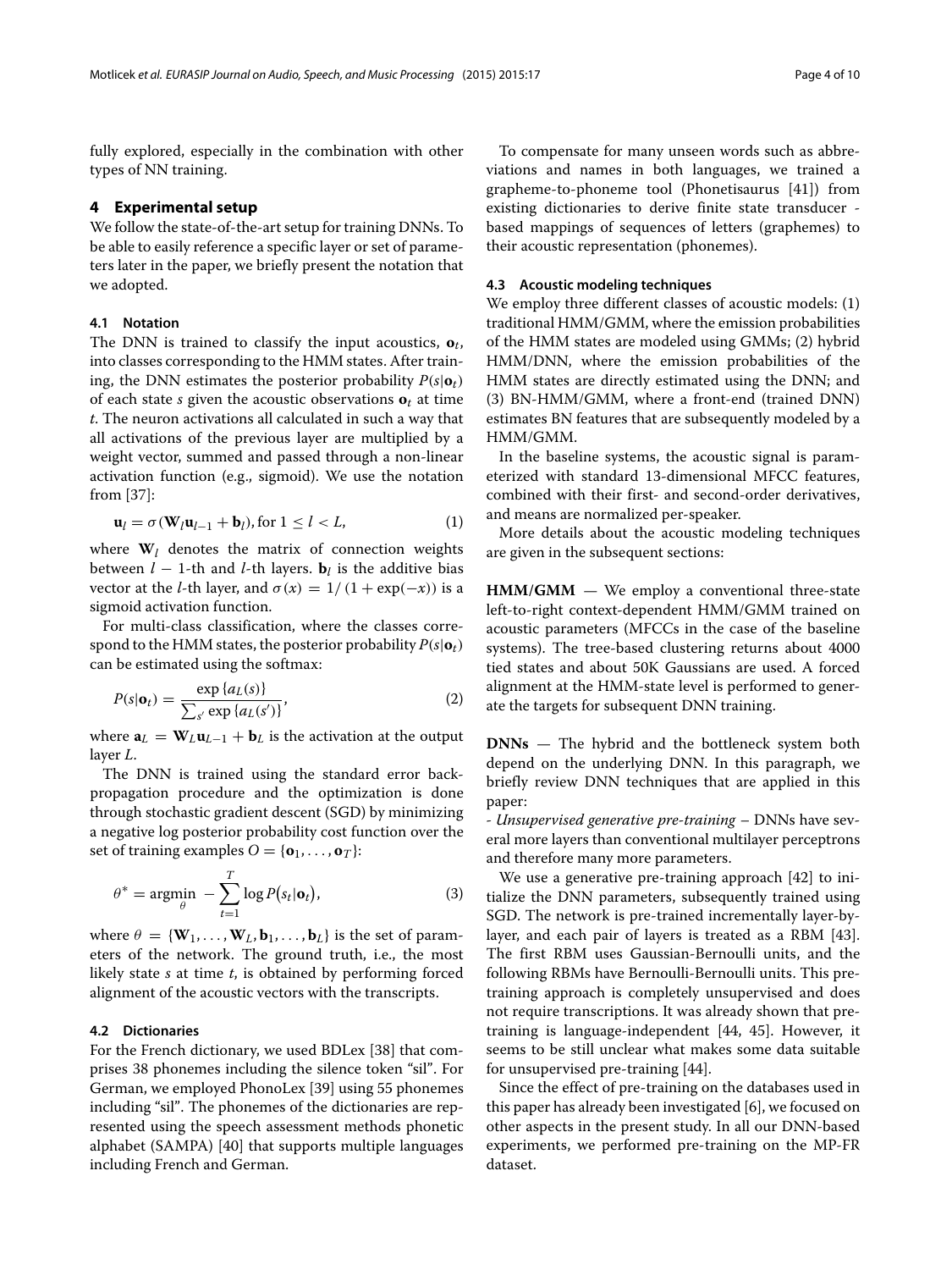*- DNN adaptation* – For all the experiments that exploit foreign databases, DNN model adaptation using a condition-specific layer is performed at the end of training. This procedure should avoid overfitting the DNN to the out-of-domain data and generalizes to the target data. The idea is similar to multilingual DNN approaches in which hidden layers are shared, while the output layers are made language-specific (e.g., [\[31,](#page-8-29) [46\]](#page-8-44)). The adaptation procedure is graphically visualized in Fig. [1.](#page-4-0) Starting with the DNN models trained using foreign data, the output layer is replaced by a new layer in which we randomly initialise the  $W_L$ , which is the matrix of connection weights between the layer  $L - 1$  and the output layer  $L$ . The network is then retrained using the MP-FR data, which most closely matches the evaluation set.

*- Supervised and semi-supervised training* – We distinguish between supervised and semi-supervised training. During supervised training, the data is manually transcribed, i.e., the original transcription is exploited during training.

During semi-supervised training, the auxiliary data is un-transcribed, i.e., the data is exploited in a semisupervised fashion. A two-pass system can be applied: (1) a DNN is trained using manually transcribed MP-FR data and (2) used to generate posterior probabilities for each frame of the foreign un-transcribed data. We assume that the class with the highest posterior probability is the correct one and use these automatically generated labels during training on the whole dataset. In one of our earlier studies [\[6\]](#page-8-4), we also investigated the employment of different confidence measures, but only marginal improvements were achieved. Therefore, in this work, we simply use all the foreign data without confidence-based data selection.

**HMM/DNN (hybrid)** — Nine consecutive speech feature frames serve as input for the DNN. The DNN comprises five layers (three-hidden layers) with the following number of nodes: 351 (or 702, cf. Section [5.4\)](#page-5-1), 2000, 2000, 2000, *K*, where *K* is given by the number of tied states in the HMM/GMM baseline. After RBM pre-training, a fully connected language-specific DNN is trained using SGD and the cross-entropy criterion. To prevent over-fitting, 10 % of the training set is used for cross-validation. As hitherto mentioned, all outputs of the nodes in the last layer are transformed using the softmax function, whereas the sigmoid activation function is applied in all other layers.

**BN-HMM/GMM** — Similarly to HMM/DNN, the phone classes of BN-HMM/GMMs are context-dependent triphones, and the input is given by nine consecutive speech feature frames. A six-layer bottleneck (BN) DNN is trained with the following number of nodes in each layer: 351 (or 702), 2000, 2000, 30, 2000, *K*, where *K* is the number of tied-states in the HMM/GMM baseline. Similarly to HMM/DNN, the softmax function is applied at the output; the sigmoid transfer function is applied in hidden layers, except for the BN layer which is purely linear. The BN features are generated using forward pass on the BN layer. We append (first and second order) derivatives and perform per-speaker mean normalization before using them for HMM/GMM training. HMM/GMM model is then trained using in-domain (MP-FR) data. The number of model parameters remains similar to the case of conventional HMM/GMM.

## **4.4 Evaluation**

System evaluation is performed on the test set of MP-FR, consisting of 1.5 h of French speech. A conventional trigram ARPA language model was trained from three different sources: transcripts from the training set of MP-FR, French text from the Swissparl corpus containing Swiss Parliament proceedings, and French text from Europarl a multilingual corpus of European Parliament proceedings [\[47\]](#page-8-45); Europarl contains about 50 million words for each language and is used to overcome data sparsity of the MediaParl and Swissparl texts.

<span id="page-4-0"></span>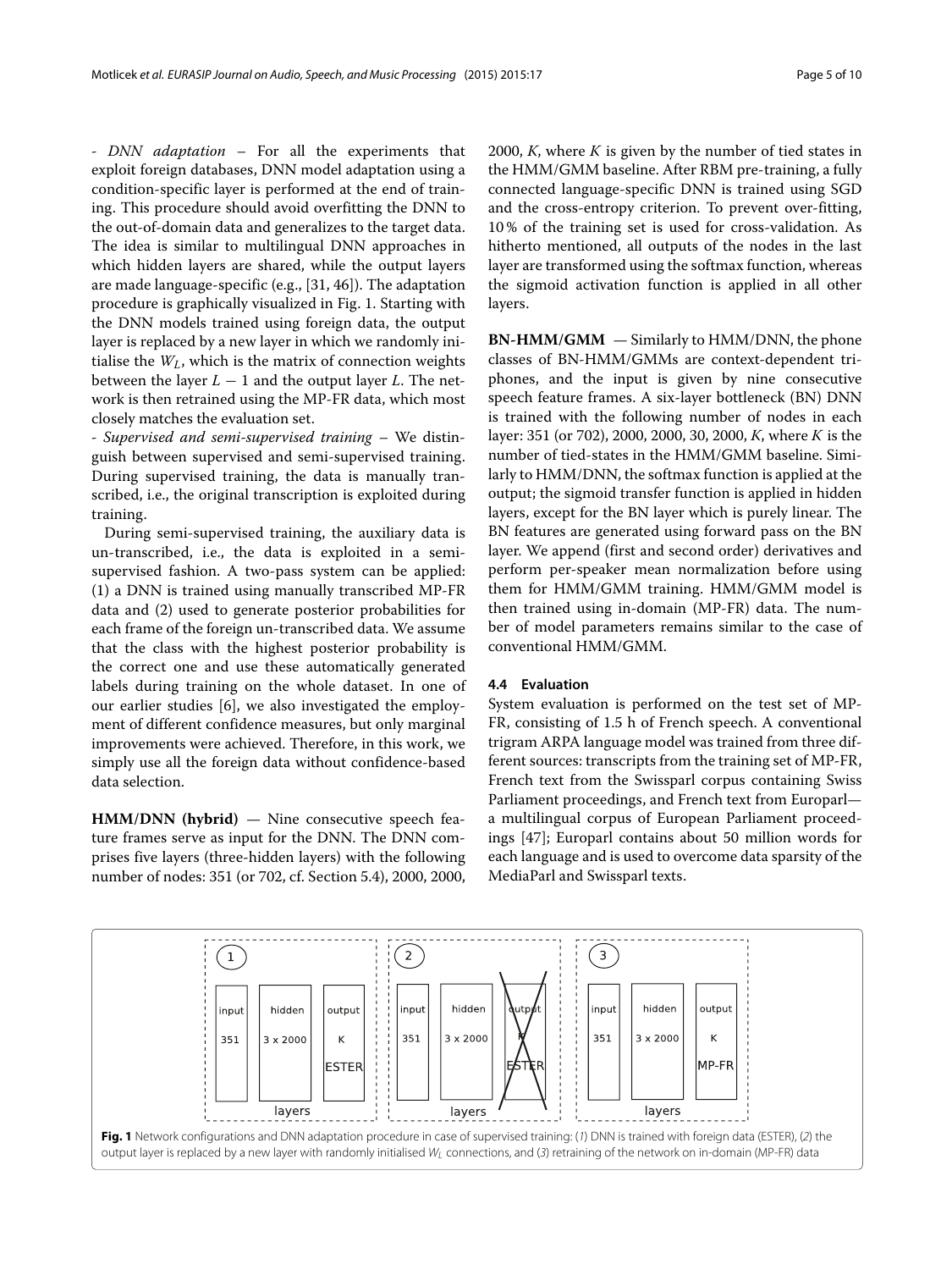## <span id="page-5-0"></span>**5 Results**

## **5.1 Baseline**

As baseline acoustic models for developing French MediaParl ASR, we trained our three classes of models (HMM/GMM, HMM/DNN, BN-HMM/GMM) on MP-FR, using MFCC coefficients. The baseline ASR systems are thus trained using 19 h of French MediaParl (matched domain and language) data, as given in Table [1.](#page-1-1) As expected, results in terms of word error rates (WERs) on the evaluation set of MP-FR (the first line of Table [2\)](#page-5-2) indicate significantly better performance of the DNN-based systems compared to HMM/GMM.

#### **5.2 More data helps**

In line with hypothesis one, we explore whether commonly used (though out-of-domain) French corpora of transcribed speech can improve the performance of the MP-FR ASR system. To do so, we used manually transcribed recordings from the ESTER and BREF databases (described in Section [2.2\)](#page-1-2) for training all three different acoustic models.

Table [2](#page-5-2) presents different training scenarios, combining in-domain with out-of-domain French data. Experimental results suggest that a blind combination of both BREF and ESTER (the largest database) does not lead to the lowest WERs.

Furthermore, we observe that out-of-domain data significantly decreases the ASR performance for the HMM/GMM system. For the DNN-based ASR systems, however, a combination of MediaParl with either the ESTER or BREF datasets improves the ASR performance. This effect is more pronounced for the BN-HMM/HMM system.

The best performance is achieved by extending MP-FR with ESTER data only. We suppose ESTER is more suitable compared to BREF because the speaking style (broadcast speech vs. read speech) is closer to the MediaParl database (parliamentary debates). Since adding the BREF data does not yield further improvement, we

<span id="page-5-2"></span>**Table 2** ASR performance in WERs of conventional MFCC features modeled by HMM/GMM-, hybrid (HMM/DNN)-, and BN-HMM/GMM-based systems on MP-FR evaluation data while taking into account different in-language speech resources for training

| System                            | (% ) | (% ) | HMM/GMM HMM/DNN BN-HMM/GMM<br>(% ) |
|-----------------------------------|------|------|------------------------------------|
| MP-FR (19h) (baseline)            | 17.1 | 14.9 | 14.5                               |
| +ESTER-57 (+57 h)                 | 17.6 | 14.0 | 13.7                               |
| $+BREF-114 (+114 h)$              | 19.5 | 14.3 | 14.0                               |
| +ESTER-57 + BREF-114 (171 h) 20.3 |      | 14.2 | 13.7                               |

do not consider adding the BREF data for the subsequent experiments.

#### **5.3 Out-of-language data**

For many languages in the world, or for specific accents or dialects as is often the case in our scenario, there are only very small amounts of transcribed data available. Therefore, we investigate whether foreign (out-of-domain, or out-of-language) data can improve the performance of an ASR system that has already been trained on a significant amount of matched data (in our case, 19 h of MP-FR). More specifically, this section investigates how important the domain and language are by using three foreign datasets: ESTER-57, ESTER-20 (i.e., a 20 h randomly chosen subset of ESTER-57), and MP-GE (18 h). For each dataset, we compare supervised and semi-supervised training as previously mentioned.

Experimental results are given in Table [3.](#page-5-3) Note that by comparing the results of the system based on supervised training of this table to the results presented in Table [2,](#page-5-2) the effect of the DNN adaptation can be seen. Results indicate that ESTER data, employed as out-of-domain but in-language data resource, bring the largest improvement: the results obtained with the larger ESTER-57 are the best in all categories, and we can observe a slight advantage in all cases for the smaller in-language (ESTER-20) data compared to the system trained on a roughly equivalent amount (18 h) of in-domain but out-of-language data (MP-GE).

## <span id="page-5-1"></span>**5.4 Reverberation**

MediaParl (in-domain) data was recorded with a single distant microphone in a reverberant environment (i.e., a large chamber where political debates take place). Such an acoustic condition, in addition to bilingualism, is another challenge in ASR, often causing serious performance degradation. Due to the application of a single distant microphone scenario, the typical reverberation reduction

<span id="page-5-3"></span>**Table 3** ASR performance in WERs of conventional MFCC features modeled by hybrid (HMM/DNN)- and BN-HMM/GMM-based systems on MP-FR evaluation data while taking into account different foreign data for training

| System                | HMM/DNN |                                                               | <b>BN-HMM/GMM</b> |      |
|-----------------------|---------|---------------------------------------------------------------|-------------------|------|
| (training)            | (% )    | Supervised Semi-supervised Supervised Semi-supervised<br>(% ) | (9/6)             | (96) |
| MP-FR (19h)           | 14.9    |                                                               | 14.5              |      |
| +ESTER-20 (20 h) 14.3 |         | 14.8                                                          | 13.9              | 14.0 |
| +ESTER-57 (57 h) 14.0 |         | 14.5                                                          | 13.7              | 13.9 |
| $+MP-GE(18h)$         | 14.6    | 14.7                                                          | 14.2              | 14.1 |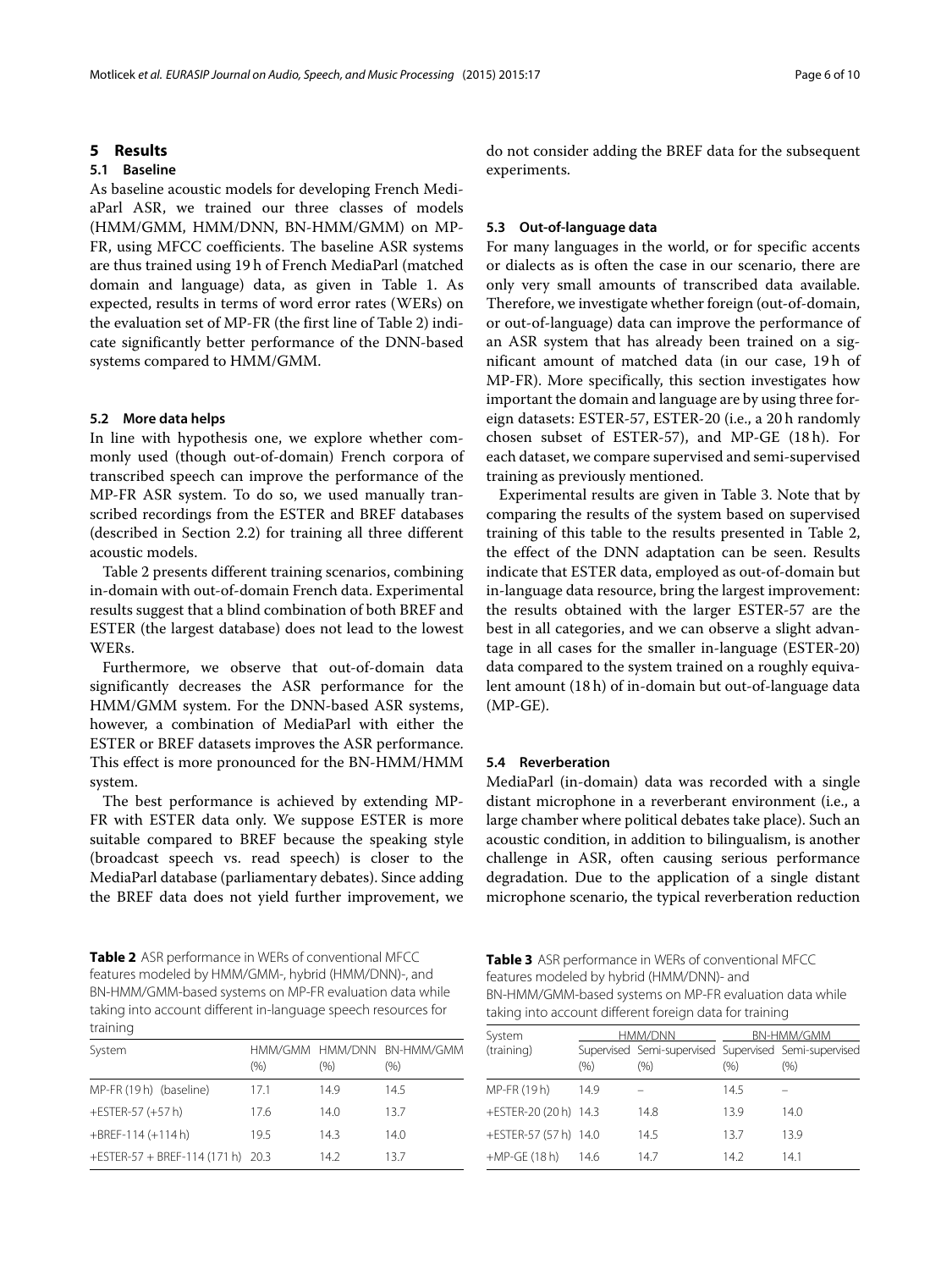techniques relying on multiple microphones cannot be investigated.

Two basic approaches are often used in this case: (1) application of some filtering or pre-processing (e.g., modulation filtering [\[48\]](#page-8-46)) or (2) employment of a robust front end more resistant to reverberation.

The latter approach is preferred in ASR with techniques such as TRAP [\[49\]](#page-8-47), RASTA post-processing [\[50\]](#page-8-48), or frequency domain linear prediction (FDLP) [\[51\]](#page-8-49). They usually attempt to model temporal characteristics in critically warped frequency sub-bands over relatively long windows. In our experimental setup, FDLP feature extraction is applied, which has already been shown to improve recognition of reverberated speech [\[52\]](#page-9-0). FDLP features are to some extent complementary to MFCCs [\[53\]](#page-9-1) and the combination of MFCCs and FDLPs yields further improvement.

Similarly to previous acoustic models built on MFCCs, 13-dimensional FDLP features augmented with first- and second-order derivatives are exploited, in addition to MFCCs. The size of the HMM/GMM models remains the same. For the DNNs, the input layer size is extended to 702 nodes due to the doubled size of the speech feature frames and the nine-frame temporal context used. Other layers are unmodified. Results are shown in Table [4](#page-6-1) and confirm that the combination of MFCC and FDLP features yields significant improvements to all the ASR systems.

#### <span id="page-6-3"></span>**5.5 Combined approaches**

Table [5](#page-6-2) gives an overview over both DNN-based acoustic modeling techniques, for all three hitherto explored areas, (1) more data helps, (2) out-of-language data, and (3) reverberation. Similar to Table [3,](#page-5-3) both supervised and semi-supervised training algorithms are applied.

In addition, Table [5](#page-6-2) also compares both DNN-based acoustic modeling approaches when speaker adaptation (and conventional discriminative training in the case of BN-HMM/GMM) is exploited during training and decoding (performance denoted as *final*). More specifically, the speaker normalization using feature-space maximum likelihood linear regression (fMLLR), also known as constrained MLLR (CMLLR [\[54\]](#page-9-2)), is applied. The fMLLR in both types of ASR systems has  $78 \times 79$  parameters

<span id="page-6-1"></span>**Table 4** ASR performance in WERs of MFCCs and their combination with FDLPs modeled by HMM/GMM-, hybrid (HMM/DNN)-, and BN-HMM/GMM-based systems on MP-FR evaluation data

| System     | HMM/GMM (%) | HMM/DNN (%) | BN-HMM/GMM (%) |
|------------|-------------|-------------|----------------|
| MECC.      | 171         | 149         | 145            |
| MECC+EDI P | 165         | 144         | 139            |

The acoustic models are trained on MP-FR (19 h) data

<span id="page-6-2"></span>modeled by hybrid (HMM/DNN)- and BN-HMM/GMM-based systems on MP-FR evaluation data while taking into account different foreign data for training System HMM/DNN BN-HMM/GMM

**Table 5** ASR performance in WERs of MFCC + FDLP features

| system                | HMM/DNN |                                                               | BN-HMM/GMM |      |
|-----------------------|---------|---------------------------------------------------------------|------------|------|
| (training)            | (% )    | Supervised Semi-supervised Supervised Semi-supervised<br>(% ) | (9/6)      | (% ) |
|                       |         |                                                               |            |      |
| MP-FR (19h)           | 14.4    |                                                               | 13.9       |      |
| $-$ final             | 12.9    |                                                               | 12.5       |      |
|                       |         |                                                               |            |      |
| +ESTER-57 (57 h) 13.6 |         | 14.2                                                          | 12.9       | 13.5 |
| – final               | 12.7    | 13.0                                                          | 12.1       | 12.6 |
|                       |         |                                                               |            |      |
| $+MP-GE(18h)$         | 14.0    | 14.1                                                          | 13.2       | 13.2 |
| $-$ final             | 12.7    | 12.8                                                          | 12.4       | 12.6 |

Systems denoted as "final" exploit enhanced algorithms, as described in Section [5.5](#page-6-3)

and is estimated using the HMM/GMM-based system applying speaker adaptive training (SAT) [\[55\]](#page-9-3). The BN-HMM/GMM system exploits discriminative training using first feature-space boosted MMI (fBMMI) and then model-space boosted MMI. Note that the fBMMI is similar to the form of fMPE described in [\[56\]](#page-9-4), but uses the objective function of boosted MMI (BMMI) [\[57\]](#page-9-5) instead of that of MPE. The systems called *final* represent current state-of-the-art in acoustic modeling, either based on a traditional HMM/GMM framework, or a hybrid (HMM/DNN) approach. We are aware of other recently proposed DNN training schemes to further compensate for unseen speakers, mismatched acoustic backgrounds, or replacing traditional cross-entropy training by new algorithms, as discussed in Section [3.](#page-2-0) These techniques may further improve performance, though their combination with already applied training methods were not yet fully studied.

#### <span id="page-6-0"></span>**6 Discussion**

Deep learning methods have been shown to currently offer the most efficient acoustic modeling framework for ASR. Even if this study does not present novel training or decoding techniques for DNNs, the rigorous evaluation of two powerful implementations of DNN architectures on this particular database yield conclusions that can easily be generalized. The hypotheses under investigation are closely aligned with the development of a production ASR system (in this case, the MediaParl application [\[5\]](#page-8-3)). We therefore believe that the hypotheses and experimental results are useful for other researchers and for building modern ASR systems using foreign data.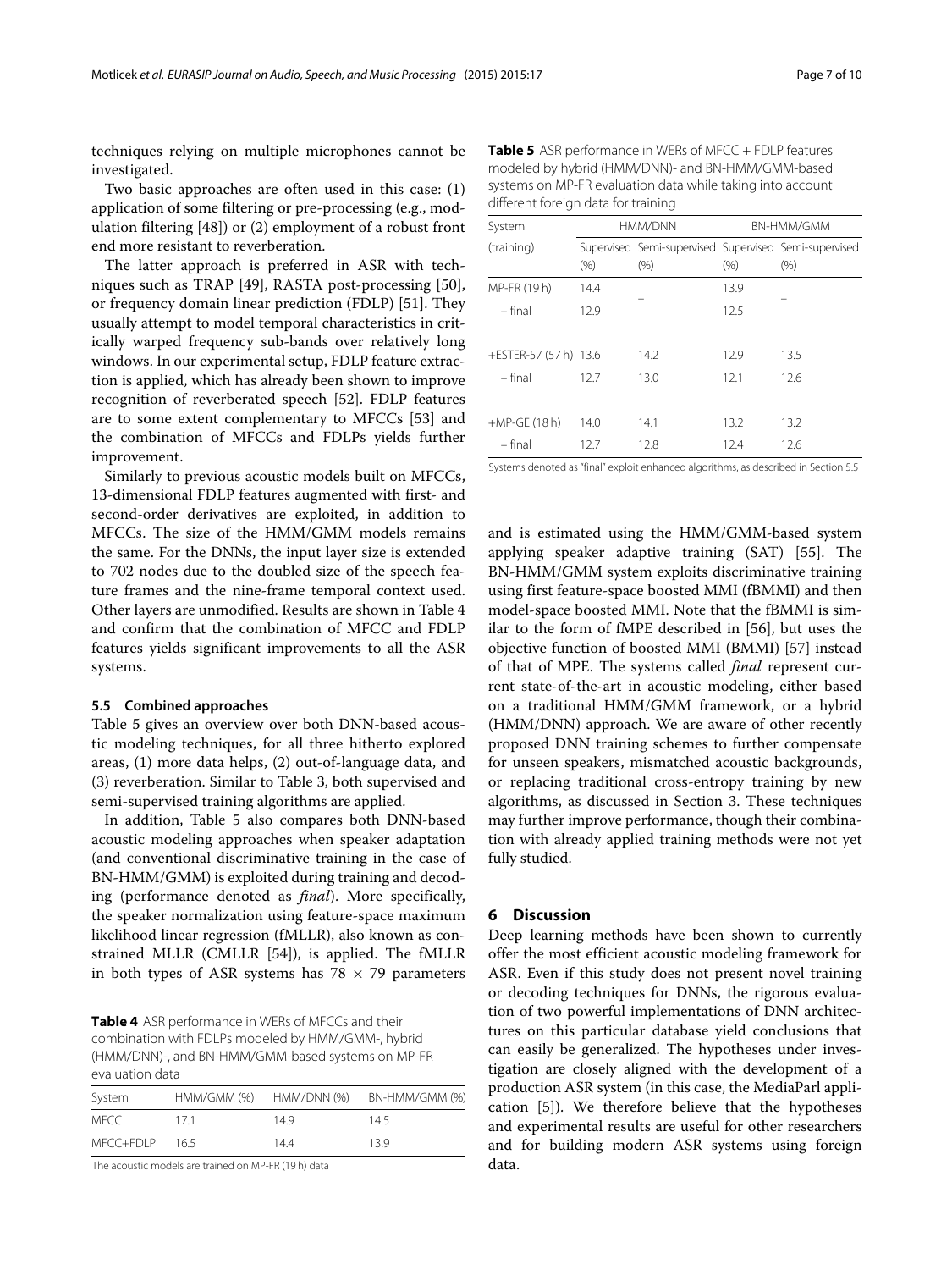The main goal of this study was to improve the performance of DNN-based French ASR through the exploitation of several foreign resources for the MediaParl task. Within the scope of this paper, three main hypotheses were set out:

- First, we hypothesized that more data should help to improve the acoustic models. This was tested on several out-of-domain data resources matching the target language (French). As can be seen from results in Table [2,](#page-5-2) the hypothesis is confirmed for DNN-based acoustic models. Both HMM/DNN and BN-HMM/GMM acoustic models yield relative improvement on MP-FR evaluation data up to about 6 % WERs, when another source of in-language data was used during training. Results also reveal that ESTER-57 data are more appropriate for training than BREF-114. Furthermore, the combination of both foreign resources did not bring any further improvement compared to the training on ESTER-57 data only. This indicates that careful consideration should be given to the foreign data used, and in particular its similarity—in terms of, e.g., speaking style or noise level—to the target; these experiments demonstrate that for foreign databases, larger does not necessarily mean better. Note also that HMM/GMMs exploiting conventional spectral-based MFCC features did not benefit from additional resources.
- The second hypothesis tested whether out-oflanguage (but in-domain) data can be helpful. Table [3](#page-5-3) introduces MP-GE (18 h of German MediaParl in-domain) data and compares it to roughly the same amount (20 h) of ESTER data (and to the above used ESTER-57 data). Results demonstrate that a slight improvement of about 2 % in terms of relative WERs can be achieved for HMM/DNN and BN-HMM/GMM models using MP-GE. However, these results are notably worse than those obtained with roughly the same amount of out-of-domain, but in-language data. We also tested a scenario when foreign data was used in a semi-supervised way; the performance gains obtained by both kinds of foreign data were then noticeably lower than in the supervised case, but followed the same trend.
- The last hypothesis was related to specific particularities of MediaParl data. We tested whether the use of techniques robust to reverberation can improve the accuracy of French MediaParl ASR. In this study, FDLP features in addition to conventional MFCCs were employed. According to Table [4,](#page-6-1) this resulted in about 3 % and 4 % relative WER improvement for HMM/DNN and BN-HMM/GMM models, respectively. These gains are complementary

to the previous improvements, as can be seen from Table [5](#page-6-2) (e.g., relative gain of about 5 and 7 % in the case of ESTER-57 applied as foreign data).

Finally, Table [5](#page-6-2) shows results for the case when advanced techniques (fMLLR transformed features for HMM/DNN and SAT plus discriminative training for BN-HMM/GMM) were applied (denoted as *final*). With respect to the MP-FR baselines, 15 and 17 % relative gains were achieved for the best HMM/DNN and BN-HMM/GMM setups (exploiting ESTER-57 as foreign data). The systems based on semi-supervised training (i.e., no transcripts for the foreign resources) perform similarly to the systems trained on MP-FR data only.

#### <span id="page-7-0"></span>**7 Conclusions**

We have shown that foreign data can improve DNNbased ASR systems even if it has already been trained on reasonable amounts of target data. This effect is more pronounced if transcripts for the foreign data are available (supervised training). In the case of semisupervised training, when no transcripts are available for the foreign data, experimental results reveal that speakerindependent systems still benefit significantly from foreign data. However, if speaker adaptation techniques are employed, un-transcribed foreign data was not able to improve the performance of the baseline systems trained on target data only.

DNN-based ASR systems significantly outperform conventional HMM/GMMs. The BN-based systems, that use DNNs as discriminative feature extractors followed by a GMM-based back-end that exploits advanced adaptation techniques, perform consistently better than state-ofthe-art hybrid systems. The best performance of 12.1 % WER was achieved by BN-HMM/GMM exploiting inlanguage (but out-of-domain) data during training, which yields about 5 % relative WER improvement compared to the best performing HMM/DNN hybrid (12.7 % WER). An accumulated relative gain with respect to the simple MFCC HMM/GMM system trained on in-domain data only is about 30 % WER.

#### **Competing interests**

The authors declare that they have no competing interests.

#### **Acknowledgements**

The work was supported by Samsung Electronics Co. Ltd., South Korea, under the project "Multi-Lingual and Cross-Lingual Adaptation for Automatic Speech Recognition". The work was also partially supported by Eurostars Programme powered by Eureka and the European Community under the project "D-Box: A generic dialog box for multi-lingual conversational applications", and by EC FP7 "Speaker Identification integrated project" under grant agreement no. 607784. The authors would like to express their gratitude to the MediaParl project, funded by the Parliament Service of the State of Valais, Switzerland for their financial support and for providing access to the audio-video recordings.

Received: 15 December 2014 Accepted: 13 May 2015Published online: 26 June 2015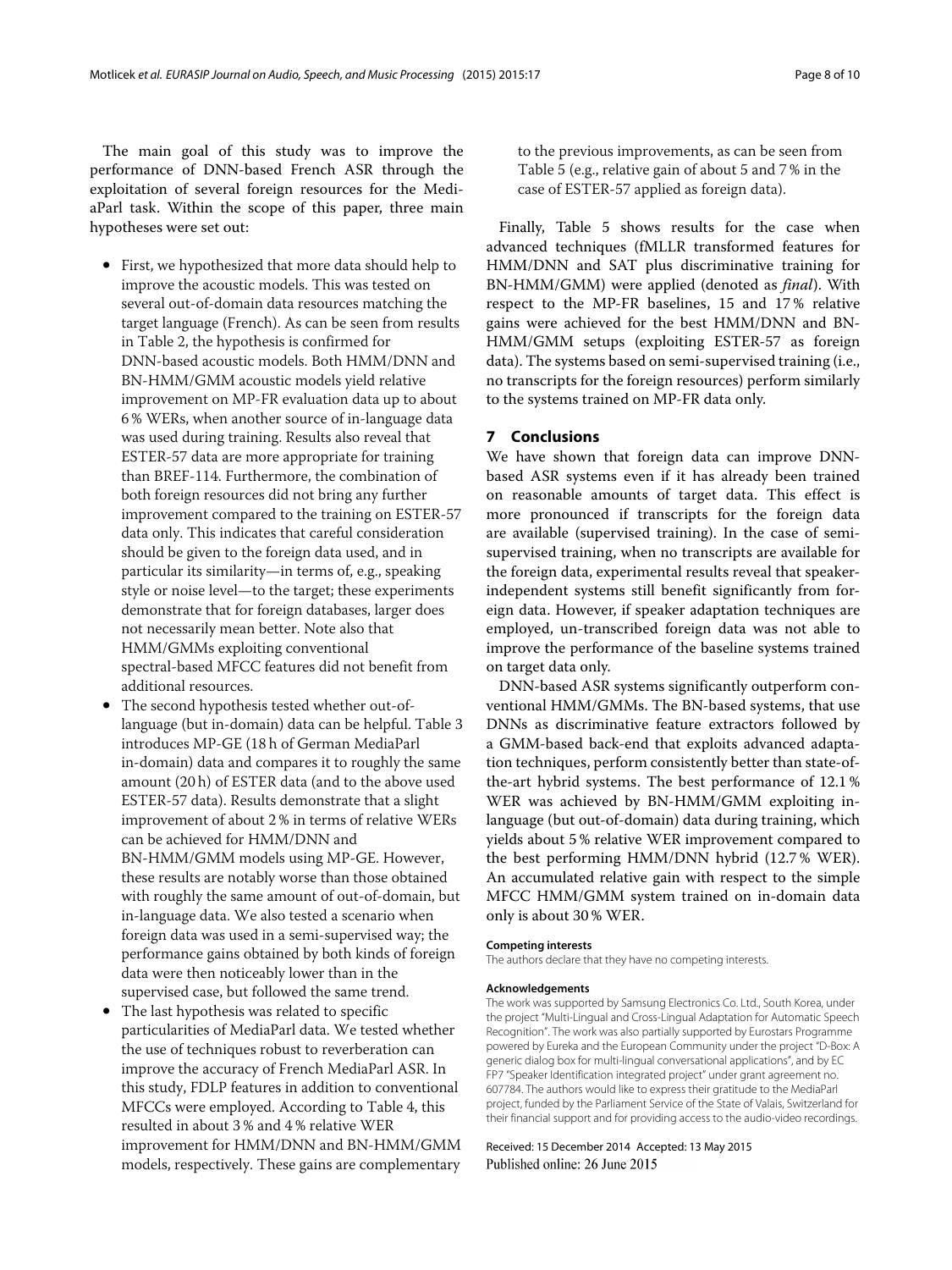#### **References**

- <span id="page-8-0"></span>1. J Cohen, in Automatic Speech Recognition Understanding Workshop (ASRU). The gale project: a description and an update, (2007), pp. 237–237. doi[:10.1109/ASRU.2007.4430115](http://dx.doi.org/10.1109/ASRU.2007.4430115)
- <span id="page-8-1"></span>NT Vu, F Kraus, T Schultz, in Proc. of the IEEE Workshop on Spoken Language Technology (SLT). Multilingual a-stabil: a new confidence score for multilingual unsupervised training, (2010), pp. 183–188
- 3. S Thomas, ML Seltzer, K Church, H Hermansky, in Proc. of ICASSP. Deep neural network features and semi-supervised training for low resource speech recognition, (2013), pp. 6704–6708
- <span id="page-8-2"></span>4. D Imseng, P Motlicek, H Bourlard, PN Garner, in Speech Communication. Using out-of-language data to improve an under-resourced speech recognizer, (2014), pp. 142–151
- <span id="page-8-3"></span>5. D Imseng, H Bourlard, H Caesar, PN Garner, G Lecorvé, A Nanchen, in Proc. of the IEEE Workshop on Spoken Language Technology (SLT). MediaParl: Bilingual mixed language accented speech database, (2012), pp. 263–268
- <span id="page-8-4"></span>6. D Imseng, B Potard, P Motlicek, A Nanchen, H Bourlard, in Proceedings IEEE International Conference on Acoustics, Speech and Signal Processing. Exploiting un-transcribed foreign data for speech recognition in well-resourced languages, (2014), pp. 2322–2326
- <span id="page-8-5"></span>7. Y Huang, D Yu, Y Gong, C Liu, in Proc. of Interspeech. Semi-supervised GMM and DNN acoustic model training with multi-system combination and confidence re-calibration, (2013), pp. 2360–2364
- <span id="page-8-6"></span>8. LR Rabiner, A tutorial on hidden Markov models and selected applications in speech recognition. Proc. IEEE. **77**(2), 257–286 (1989)
- <span id="page-8-7"></span>9. LR Rabiner, BH Juang, in IEEE ASSP Magazine. An introduction to hidden Markov models, (1986), pp. 5 –16
- <span id="page-8-8"></span>10. F Grezl, M Karafiat, L Burget, in Proc. of Interspeech. Investigation into bottle-neck features for meeting speech recognition, (2009), pp. 2947–2950
- <span id="page-8-9"></span>11. F Grézl, M Karafiát, M Janda, in Proc. of ASRU. Study of probabilistic and bottle-neck features in multilingual environment, (2011), pp. 359–364
- <span id="page-8-10"></span>12. S Galliano, E Geoffrois, G Gravier, J-F Bonastre, D Mostefa, K Choukri, in Proc. of the International Conference on Language Resources and Evaluation. Corpus description of the ESTER evaluation campaign for the rich transcription of French broadcast news, (2006)
- <span id="page-8-11"></span>13. LF Lamel, J-L Gauvain, M Eskenazi, M Eskenazi, in Proceedings of Eurospeech. BREF, a large vocabulary spoken corpus for french, (1991), pp. 505–508
- <span id="page-8-12"></span>14. L Dau-Cheng, et al, in Proc. of Interspeech. SEAME: a Mandarin-english code-switching speech corpus in South-East Asia, (2010), pp. 1986–1989
- <span id="page-8-13"></span>15. H Bourlard, N Morgan, Continuous speech recognition: a hybrid approach. (Kluwer Academic Publishers, 1994)
- <span id="page-8-14"></span>16. S Renals, H Bourlard, M Cohen, H Franco, Connectionist probability estimators in HMM speech recognition. IEEE Trans. Audio Speech Lang. Process. **2**(1), 161–174 (1994)
- <span id="page-8-15"></span>17. H Hermansky, DPW Ellis, S Sharma, in Proc. of ICASSP. Tandem connectionist feature extraction for conventional HMM systems, (2000), pp. 1635–1638
- <span id="page-8-16"></span>18. MM Hochberg, S Renals, A Robinson, DG Cook, in Proc. of ICASSP, Recent improvements to the ABBOT large vocabulary CSR system, (1995), pp. 69–72
- <span id="page-8-17"></span>19. J-L Gauvain, C-H Lee, in Proc. of ICASSP. Speaker adaptation based on MAP estimation of HMM parameters, vol. 2, (1993), pp. 558–561
- <span id="page-8-18"></span>20. MJF Gales, Maximum likelihood linear transformation for HMM-based speech recognition. Report CUED/F-INFENG/TR291, Cambridge University Engineering Department (1997)
- <span id="page-8-19"></span>21. SJ Young, JJ Odell, PC Woodland, in Proceedings of the Workshop on Human Language Technology. Tree-based state tying for high accuracy acoustic modelling, (1994), pp. 307–312
- <span id="page-8-20"></span>22. D Povey, PC Woodland, in Proc. of ICASSP. Minimum phone error and I-smoothing for improved discriminative training, (2002), pp. 105–108
- <span id="page-8-21"></span>23. D Povey, B Kingsbury, L Mangu, G Saon, H Soltau, G Zweig, in Proc. of ICASSP. FMPE: discriminatively trained features for speech recognition, (2005), pp. 961–964
- <span id="page-8-22"></span>24. D Erhan, PA Manzagol, Y Bengio, S Bengio, P Vincent, in Proc. 12th. Int. Conference on Artificial Int. Statist. (AISTATS). The difficulty of training deep architectures and the effect of unsupervised pre-training, (2009), pp. 153–160
- <span id="page-8-23"></span>25. G Hinton, in Tech. Rep. UTML TR 2010-003. A practical guide to training restricted Boltzmann machines (University of Toronto, 2010)
- <span id="page-8-24"></span>26. A-r Mohamed, GE Dahl, G Hinton, Deep belief networks for phone recognition. NIPS workshop on deep learning for speech recognition (2009)
- <span id="page-8-25"></span>27. D Yu, L Deng, GE Dahl, in NIPS 2010 Workshop on Deep Learning and Unsupervised Feature Learning. Roles of pre-training and fine-tuning in context-dependent DBN-HMMs for real-world speech recognition, (2010). <http://research.microsoft.com/apps/pubs/default.aspx?id=143619>
- <span id="page-8-26"></span>28. GE Dahl, D Yu, L Deng, A Acero, Context-dependent pre-trained deep neural networks for large-vocabulary speech recognition. IEEE Trans. Audio Speech Lang. Process. **20**(1), 30–42 (2012)
- <span id="page-8-27"></span>29. S Thomas, H Hermansky, in Proc. of Interspeech. Cross-lingual and multistream posterior features for low resource LVCSR systems, (2010), pp. 877–880
- <span id="page-8-28"></span>30. S Thomas, S Ganapathy, H Hermansky, in Proc. of ICASSP. Multilingual MLP features for low-resource LVCSR systems, (2012), pp. 4269–4272
- <span id="page-8-29"></span>31. K Vesely, M Karafiát, F Grezl, M Janda, E Egorova, in IEEE Spoken Language Technology Workshop (SLT). The language-independent bottleneck features, (2012), pp. 336–341
- <span id="page-8-30"></span>32. J-T Huang, J Li, D Yu, L Deng, Y Gong, in IEEE International Conference on Acoustics, Speech and Signal Processing (ICASSP). Cross-language knowledge transfer using multilingual deep neural network with shared hidden layers, (2013), pp. 7304–7308
- <span id="page-8-31"></span>33. A Ghoshal, P Swietojanski, S Renals, in IEEE International Conference on Acoustics, Speech and Signal Processing (ICASSP). Multilingual training of deep neural networks, (2013), pp. 7319–7323
- <span id="page-8-32"></span>34. P Swietojanski, S Renals, in Proc. IEEE Workshop on Spoken Language Technology. Learning hidden unit contributions for unsupervised speaker adaptation of neural network acoustic models (Lake Tahoe, USA, 2014)
- <span id="page-8-33"></span>35. T Ochiai, S Matsuda, X Lu, C Hori, S Katagiri, in IEEE International Conference on Acoustics, Speech and Signal Processing (ICASSP). Speaker adaptive training using deep neural networks, (2014), pp. 6349–6353
- <span id="page-8-34"></span>36. K Vesely, A Ghoshal, L Burget, D Povey, in INTERSPEECH. Sequence-discriminative training of deep neural networks, (2013), pp. 2345–2349
- <span id="page-8-35"></span>37. P Swietojanski, A Ghoshal, S Renals, in Proc. IEEE Workshop on Automatic Speech Recognition and Understanding (ASRU). Hybrid acoustic models for distant and multichannel large vocabulary speech recognition, (2013). doi[:10.1109/ASRU.2013.6707744](http://dx.doi.org/10.1109/ASRU.2013.6707744)
- <span id="page-8-36"></span>38. G Perennou, in Proc. of ICASSP. B.D.L.E.X: a data and cognition base of spoken French, vol. 11, (1986), pp. 325–328
- <span id="page-8-37"></span>39. F Schiel, Aussprache-Lexikon PHONOLEX (2013). [http://www.phonetik.](http://www.phonetik.uni-muenchen.de/forschung/Bas/BasPHONOLEXeng.html) [uni-muenchen.de/forschung/Bas/BasPHONOLEXeng.html](http://www.phonetik.uni-muenchen.de/forschung/Bas/BasPHONOLEXeng.html)
- <span id="page-8-38"></span>40. JC Wells, SAMPA computer readable phonetic alphabet (2013). [http://](http://www.phon.ucl.ac.uk/home/sampa/) [www.phon.ucl.ac.uk/home/sampa/](http://www.phon.ucl.ac.uk/home/sampa/)
- <span id="page-8-39"></span>41. J Novak, N Minematsu, K Hirose, C Hori, H Kashioka, P Dixon, in Proc. of Interspeech. Improving WFST-based G2P conversion with alignment constraints and RNNLM N-best rescoring, (2012), pp. 2526–2529
- <span id="page-8-40"></span>42. D Erhan, Y Bengio, A Courville, P-A Manzagol, P Vincent, S Bengio, Why does unsupervised pre-training help deep learning? J. Mach. Learn. Res. **11**, 625–660 (2010)
- <span id="page-8-41"></span>43. G Hinton, S Osindero, Y Teh, A fast algorithm for deep belief nets. Neural Nets. **18**, 1527–1554 (2006)
- <span id="page-8-42"></span>44. P Swietojanski, A Ghoshal, S Renals, in Proc. of the IEEE Workshop on Spoken Language Technology (SLT). Unsupervised cross-lingual knowledge transfer in DNN-based LVCSR, (2012), pp. 246–251
- <span id="page-8-43"></span>45. K Vesely, M Hannemann, L Burget, in Proc. of ASRU. Semi-supervised training of deep neural networks, (2013), pp. 267–272
- <span id="page-8-44"></span>46. D Imseng, P Motlicek, P Garner, H Bourlard, in Proc. of ASRU. Impact of deep MLP architecture on different acoustic modeling techniques for under-resourced speech recognition, (2013), pp. 332–337
- <span id="page-8-45"></span>47. P Koehn, in Proceedings of the 10th Machine Translation Summit. Europarl: a parallel corpus for statistical machine translation, (2005), pp. 79–86
- <span id="page-8-46"></span>48. A Kusumoto, T Arai, K Kinoshita, N Hodoshima, N Vaughan, Modulation enhancement of speech by a pre-processing algorithm for improving intelligibility in reverberant environments. Speech Commun. **45**, 101–113 (2005)
- <span id="page-8-47"></span>49. H Hermansky, in Proc. of ASRU. Trap-tandem: data-driven extraction of temporal features from speech, (2003), pp. 255–260
- <span id="page-8-48"></span>50. B Kingsbury, N Morgan, in Proc. of ICASSP, vol. 2, (1997), pp. 1259–1262
- <span id="page-8-49"></span>51. M Athineos, D Ellis, in Proc. of ASRU. Frequency-domain linear prediction for temporal features, (2003), pp. 261–266